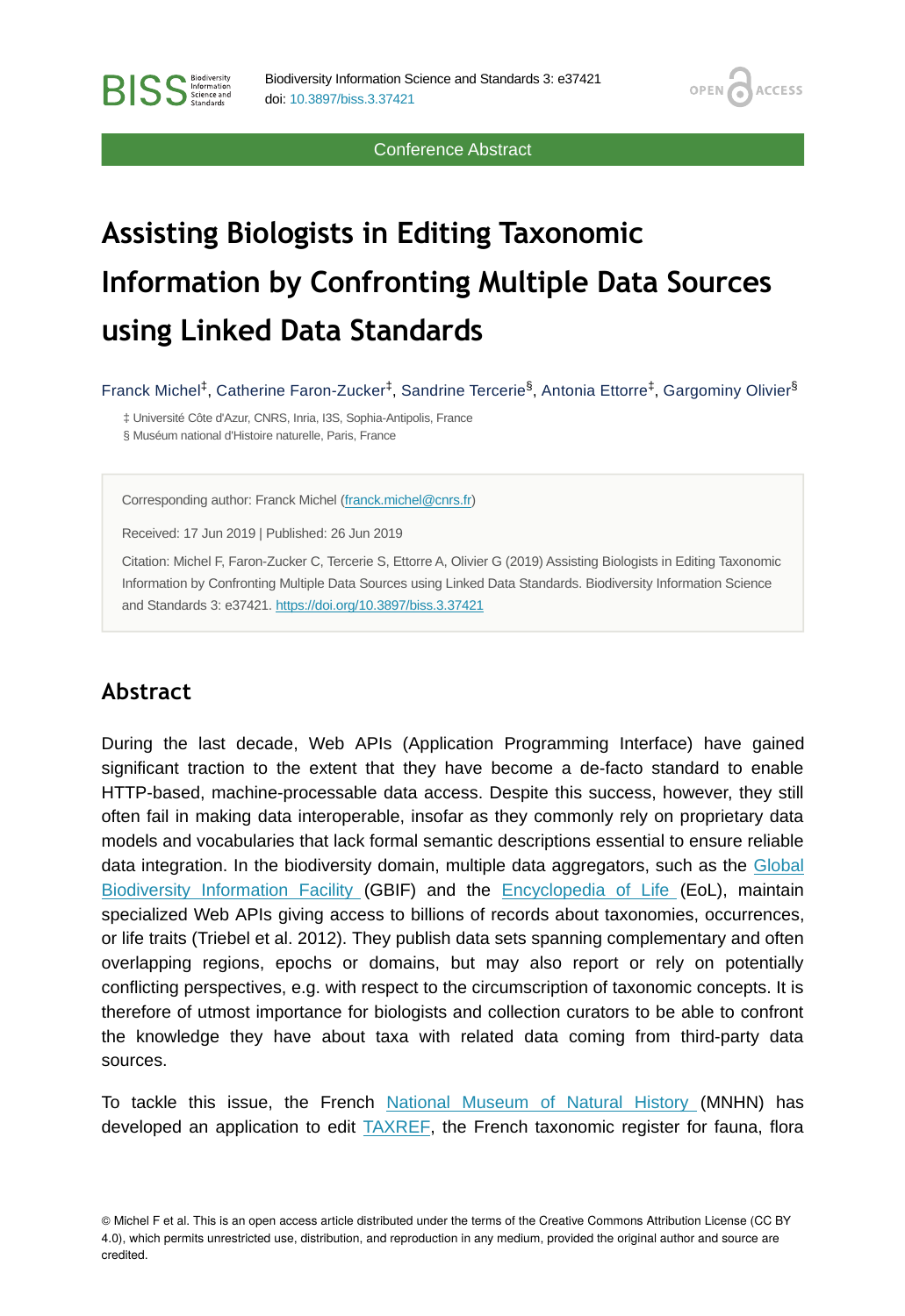and fungus (Gargominy et al. 2018). TAXREF registers all species recorded in metropolitan France and overseas territories, accounting for 260,000+ biological taxa (200,000+ species) along with 570,000+ scientific names. The [TAXREF-Web a](https://taxref.mnhn.fr/taxref-web/)pplication compares data available in TAXREF with corresponding data from third-party data sources, points out disagreements and allows biologists to add, remove or amend TAXREF accordingly. This requires that TAXREF-Web developers write a specific piece of code for each considered Web API to align TAXREF representation with the Web API counterpart. This task is timeconsuming and makes maintenance of the web application cumbersome.

In this presentation, we report on a new implementation of TAXREF-Web that harnesses the [Linked Data standards:](https://www.w3.org/standards/semanticweb/data) [Resource Description Framework](https://www.w3.org/TR/2014/REC-rdf11-concepts-20140225/) (RDF), the Semantic Web format to represent knowledge graphs, and [SPARQL](http://www.w3.org/TR/2013/REC-sparql11-query-20130321/), the W3C standard to query RDF graphs. In addition, we leverage the *SPARQL Micro-Service* architecture (Michel et al. 2018)*,* a lightweight approach to query Web APIs using SPARQL. A SPARQL micro-service is a SPARQL endpoint that wraps a Web API service; it typically produces a small, resource-centric RDF graph by invoking the Web API and transforming the response into RDF triples.

We developed *SPARQL* micro-services to wrap the Web APIs of [GBIF,](http://gbif.org/) [World Register of](http://www.marinespecies.org/) [Marine Species](http://www.marinespecies.org/) (WoRMS), [FishBase](http://fishbase.org), [Index Fungorum](http://www.indexfungorum.org/), [Pan-European Species directories](http://www.eu-nomen.eu/pesi/) [Infrastructure](http://www.eu-nomen.eu/pesi/) (PESI), [ZooBank](http://zoobank.org/), [International Plant Names Index](http://www.ipni.org/) (IPNI), EoL, [Tropicos](http://tropicos.org/) and [Sandre](http://www.sandre.eaufrance.fr/). These micro-services consistently translate Web APIs responses into RDF graphs utilizing mainly two well-adopted vocabularies: [Schema.org](https://schema.org/) (Guha et al. 2015) and [Darwin](https://dwc.tdwg.org/rdf/) [Core](https://dwc.tdwg.org/rdf/) (Baskauf et al. 2015). This approach brings about two major advantages. First, the large adoption of Schema.org and Darwin Core ensures that the services can be immediately understood and reused by a large audience within the biodiversity community. Second, wrapping all these Web APIs in SPARQL micro-services "suddenly" makes them technically and semantically interoperable, since they all represent resources (taxa, habitats, traits, etc.) in a common manner. Consequently, the integration task is simplified: confronting data from multiple sources essentially consists of writing the appropriate SPARQL queries, thus making easier web application development and maintenance. We present several concrete cases in which we use this approach to detect disagreements between TAXREF and the aforementioned data sources, with respect to taxonomic information (author, synonymy, vernacular names, classification, taxonomic rank), habitats, bibliographic references, species interactions and life traits.

## **Keywords**

Web API, data integration, Linked Data, SPARQL